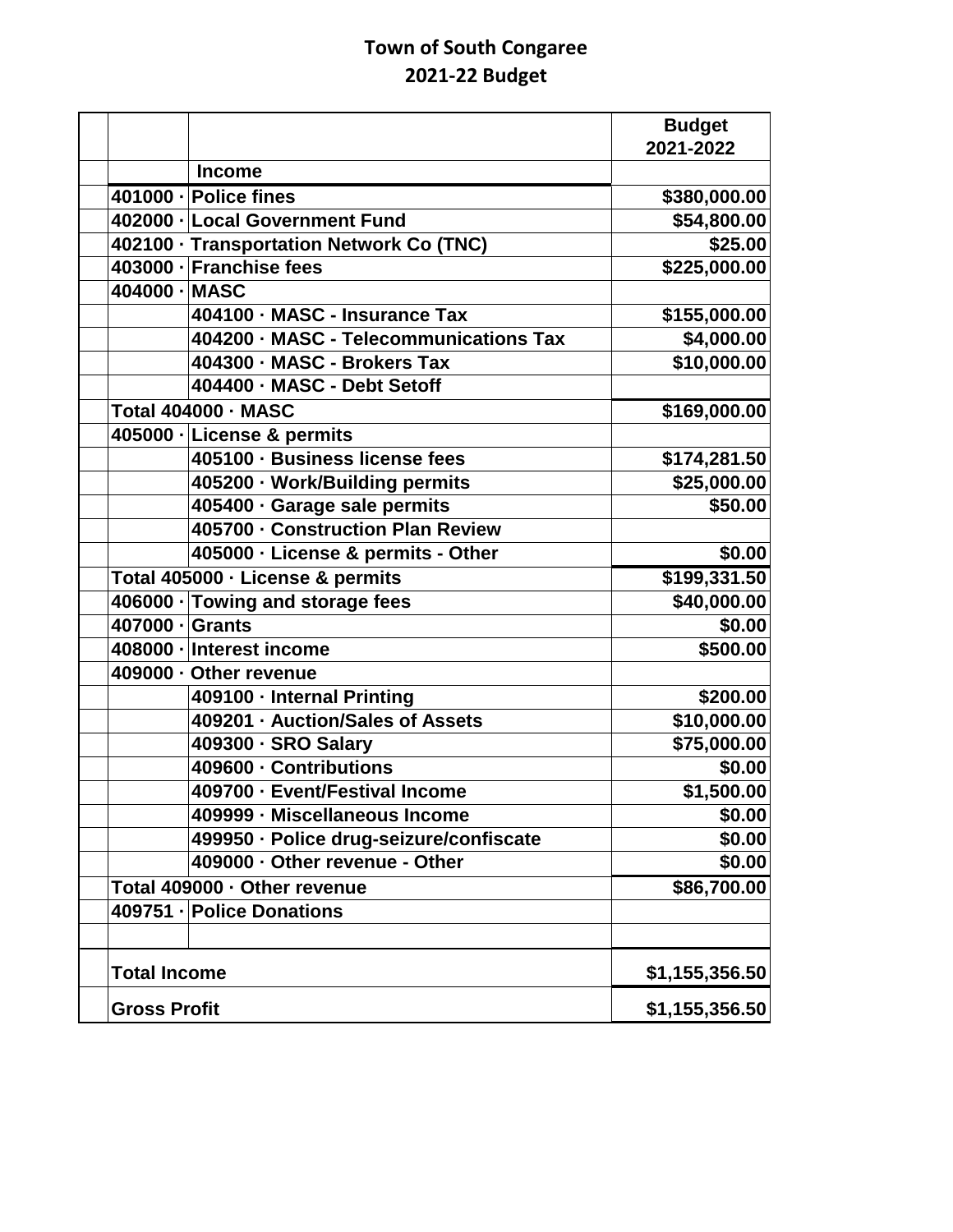## **Town of South Congaree 2021-22 Budget Amended August 17, 2021**

|            |                                                        |                                      | <b>Budget</b> |
|------------|--------------------------------------------------------|--------------------------------------|---------------|
|            | <b>EXPENSES</b>                                        |                                      | 2021-2022     |
| $601000 -$ | <b>Wages</b>                                           |                                      |               |
| $601100 -$ | <b>Wages - Full-time</b>                               | \$                                   | 291,711.00    |
| $601200 -$ | <b>Wages - Part-time</b>                               | \$                                   | 33,696.00     |
| 601203     | <b>Wages - Part-time Code Enforcement Officer</b>      | \$                                   | 13,000.00     |
| $601250 -$ | <b>Wages - After Hours</b>                             | \$                                   | 500.00        |
| $601400 -$ | <b>Wages - SRO</b>                                     | \$                                   | 39,290.00     |
| $601500 -$ | <b>Wages - Part-time Building Inspector</b>            | \$                                   | 12,000.00     |
| 601650 -   | <b>Wages - Council Compensation</b>                    | \$                                   | 9,000.00      |
| 601700 -   | <b>Wages - Bonuses</b>                                 | $\overline{\boldsymbol{\mathsf{s}}}$ | 6,000.00      |
| $601800 -$ | <b>Cell phone allowance</b>                            | $\overline{\boldsymbol{s}}$          | 3,600.50      |
|            | <b>Total 601000 · Wages</b>                            | \$                                   | 408,797.50    |
| $602100 -$ | <b>Retirement</b>                                      | \$                                   | 64,386.00     |
| $603100 -$ | <b>Health Insurance</b>                                | \$                                   | 52,715.50     |
| $603200 -$ | <b>Dental Insurance</b>                                | \$                                   | 3,282.00      |
| 603300 -   | <b>Vision Insurance</b>                                | \$                                   | 555.00        |
| $604100 -$ | <b>Payroll taxes - FICA</b>                            | \$                                   | 5,798.00      |
| $604200 -$ | <b>Payroll taxes - SUTA</b>                            | $\overline{\boldsymbol{\mathsf{s}}}$ | 2,280.00      |
|            | <b>FICA Social Security</b>                            | \$                                   | 24,788.00     |
|            | <b>Payrol Taxes - FUTA</b>                             | $\overline{\$}$                      | 4,620.00      |
|            |                                                        | $\overline{\mathbf{s}}$              | 158,424.50    |
| 609999 -   | <b>Payroll Suspense (Adjustments)</b>                  |                                      |               |
|            | Total 600 · Personnel                                  | \$                                   | 567,222.00    |
| $611100 -$ | <b>Auditor</b>                                         | \$                                   | 20,000.00     |
| 611200 -   | Judge                                                  | \$                                   | 8,400.00      |
| $611300 -$ | <b>Attorney</b>                                        | \$                                   | 16,800.00     |
| 611350 -   | <b>Indigent Attorney</b>                               | \$                                   | 3,000.00      |
| $611400 -$ | <b>IT Services</b>                                     | \$                                   | 34,025.00     |
| $611600 -$ | \$1733.50 Quarterly                                    | \$                                   | 6,990.00      |
| $611700 -$ | <b>Other professional services (Feasibility Study)</b> | \$                                   | 45,000.00     |
| $621200 -$ | <b>Workers Comp June (Annual)</b>                      | \$                                   | 7,500.00      |
| $621100 -$ | <b>TORT Liability Insurance</b>                        | \$                                   | 25,000.00     |
| $621300 -$ | <b>Vehicle Insurance Auto Liability</b>                | \$                                   | 7,250.00      |
| 621400 -   | <b>Bonding Insurance</b>                               | \$                                   | 465.00        |
| $621500 -$ | <b>Automobile Comp &amp; Collision</b>                 | \$                                   | 2,300.50      |
| $621600 -$ | <b>Data Processing</b>                                 | \$                                   | 419.00        |
| 621700 -   | <b>Building &amp; Contents</b>                         | \$                                   | 2,250.00      |
| $621800 -$ | <b>Inland Marine</b>                                   | \$                                   | 1,100.00      |
| $631100 -$ | Landscaping                                            | $\overline{\$}$                      | 15,600.00     |
| $631200 -$ | <b>Janitorial</b>                                      | $\overline{\boldsymbol{\mathsf{s}}}$ | 3,000.00      |
| $631300 -$ | <b>Building repairs &amp; maintenance</b>              | $\overline{\$}$                      | 20,000.00     |
| $631400 -$ | <b>Equipment repairs &amp; maintenance</b>             | \$                                   | 500.00        |
| $631500 -$ | Vehicle repairs & maintenance                          | \$                                   | 11,700.00     |